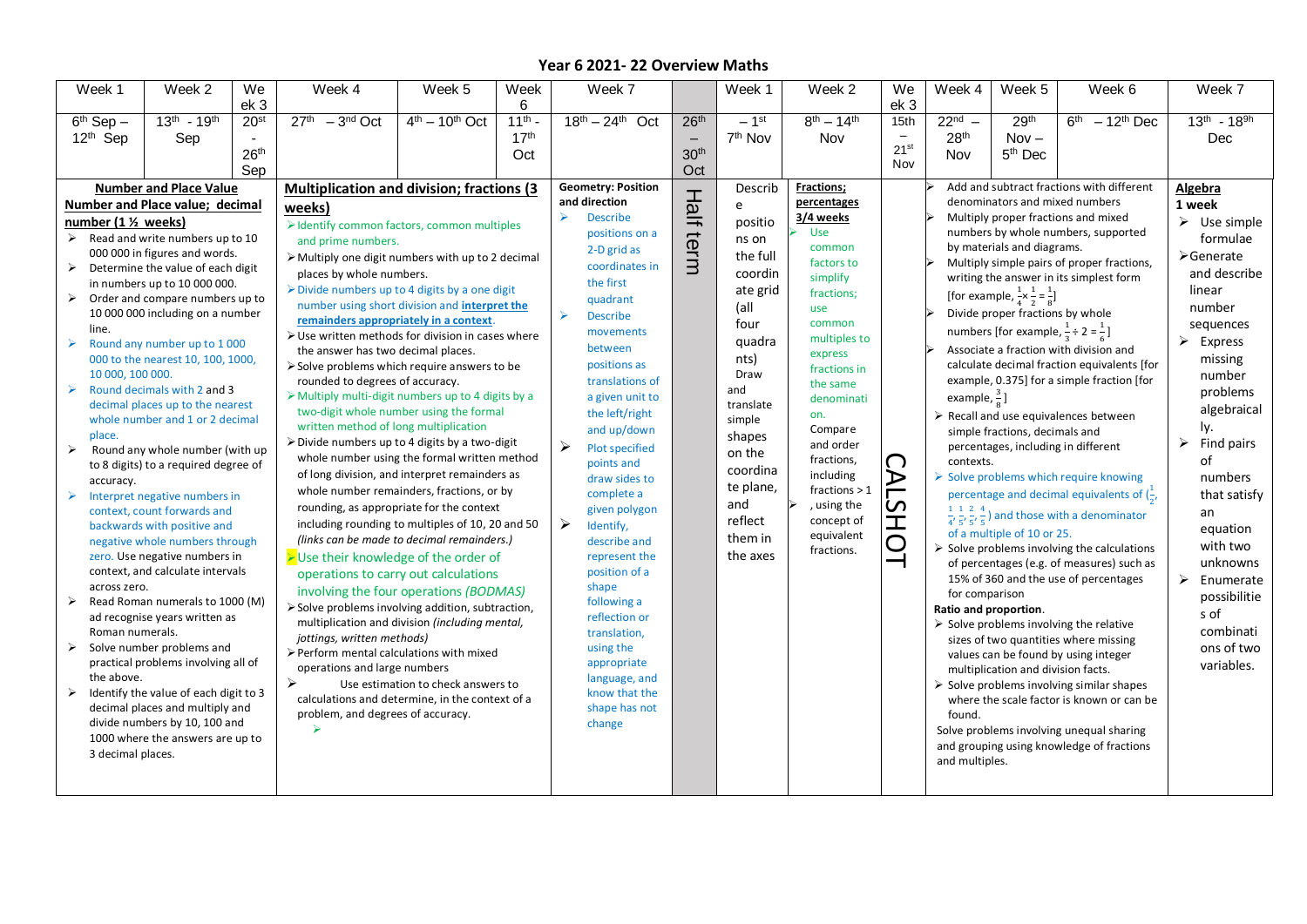| <b>Spring Term</b>                                                                                           |                                                                                                                                                                                                    |                           |                                                                                                                                                                                                                                                                                                                                                                                                                                                                                                                                                                                                                                                                                                                                                                                                                                                                                                                                                                                                                                                                                                                                                                                                                                                                                                                                                                                                                                                                                                                                                                                                                                                                                                                       |                                                                                        |                                                                                                                                                                                                                                                                                                     |                                                                                                                                                                                                                                                                                                                                                                                                                                                                                                                                                                                                         |                                 |                                                                                                                   |                                                                                                               |                                                                                                                                                                                                                                                                                                                                                                                                                                                                                                                                                                                                                                                                                                                                                                                                                                                                                                                                                                                                                                                                                                                          |                                          |                             |                    |
|--------------------------------------------------------------------------------------------------------------|----------------------------------------------------------------------------------------------------------------------------------------------------------------------------------------------------|---------------------------|-----------------------------------------------------------------------------------------------------------------------------------------------------------------------------------------------------------------------------------------------------------------------------------------------------------------------------------------------------------------------------------------------------------------------------------------------------------------------------------------------------------------------------------------------------------------------------------------------------------------------------------------------------------------------------------------------------------------------------------------------------------------------------------------------------------------------------------------------------------------------------------------------------------------------------------------------------------------------------------------------------------------------------------------------------------------------------------------------------------------------------------------------------------------------------------------------------------------------------------------------------------------------------------------------------------------------------------------------------------------------------------------------------------------------------------------------------------------------------------------------------------------------------------------------------------------------------------------------------------------------------------------------------------------------------------------------------------------------|----------------------------------------------------------------------------------------|-----------------------------------------------------------------------------------------------------------------------------------------------------------------------------------------------------------------------------------------------------------------------------------------------------|---------------------------------------------------------------------------------------------------------------------------------------------------------------------------------------------------------------------------------------------------------------------------------------------------------------------------------------------------------------------------------------------------------------------------------------------------------------------------------------------------------------------------------------------------------------------------------------------------------|---------------------------------|-------------------------------------------------------------------------------------------------------------------|---------------------------------------------------------------------------------------------------------------|--------------------------------------------------------------------------------------------------------------------------------------------------------------------------------------------------------------------------------------------------------------------------------------------------------------------------------------------------------------------------------------------------------------------------------------------------------------------------------------------------------------------------------------------------------------------------------------------------------------------------------------------------------------------------------------------------------------------------------------------------------------------------------------------------------------------------------------------------------------------------------------------------------------------------------------------------------------------------------------------------------------------------------------------------------------------------------------------------------------------------|------------------------------------------|-----------------------------|--------------------|
| Week 1                                                                                                       | Week 2                                                                                                                                                                                             | Week 3                    | Week 4                                                                                                                                                                                                                                                                                                                                                                                                                                                                                                                                                                                                                                                                                                                                                                                                                                                                                                                                                                                                                                                                                                                                                                                                                                                                                                                                                                                                                                                                                                                                                                                                                                                                                                                | Week<br>5                                                                              | Week 6                                                                                                                                                                                                                                                                                              | Week 7                                                                                                                                                                                                                                                                                                                                                                                                                                                                                                                                                                                                  |                                 | Week 1                                                                                                            | Week 2                                                                                                        | Week 3                                                                                                                                                                                                                                                                                                                                                                                                                                                                                                                                                                                                                                                                                                                                                                                                                                                                                                                                                                                                                                                                                                                   | Week<br>4                                | Week 5                      | Week 6             |
| Wed $5^{\text{th}}$ –<br>9 <sup>th</sup> Jan                                                                 | $10^{th} -$<br>16th Jan                                                                                                                                                                            | $17^{th} -$<br>$23nd$ Jan | $7th$ Feb - 13t <sup>h</sup> Feb                                                                                                                                                                                                                                                                                                                                                                                                                                                                                                                                                                                                                                                                                                                                                                                                                                                                                                                                                                                                                                                                                                                                                                                                                                                                                                                                                                                                                                                                                                                                                                                                                                                                                      | 31st<br>$-6th$<br>Feb                                                                  | $7th$ Feb $-$<br>$13th$ Feb                                                                                                                                                                                                                                                                         | $14^{th} - 20^{th}$ Feb                                                                                                                                                                                                                                                                                                                                                                                                                                                                                                                                                                                 | 21st<br>27 <sup>th</sup><br>Feb | 28 <sup>th</sup><br>$Feb-6th$<br>March                                                                            | $7^{th} - 13^{th}$<br>March                                                                                   | $14th$ - 20 <sup>th</sup> March                                                                                                                                                                                                                                                                                                                                                                                                                                                                                                                                                                                                                                                                                                                                                                                                                                                                                                                                                                                                                                                                                          | $21^{st} -$<br>27 <sup>th</sup><br>March | $28^{th} - 3^{rd}$<br>April | $4th - 10th$ April |
| <b>Measurement (4 weeks)</b><br>three decimal places<br>appropriate<br>and vice versa<br>shapes<br>capacity. | gram and kilogram; litre and millilitre]<br>$\triangleright$ Convert between miles and kilometres<br>centimetres and metres<br>$\triangleright$ Calculate the area of parallelograms and triangles |                           | > Convert between different units of metric measure [for example,<br>kilometre and metre; centimetre and metre; centimetre and millimetre;<br>$\triangleright$ Use, read, write and convert between standard units, converting<br>measurements of length, mass, volume and time from a smaller unit of<br>measure to a larger unit, and vice versa, using decimal notation to up to<br>$\triangleright$ Solve problems involving the calculation and conversion of units of<br>measure, using decimal notation up to three decimal places where<br>$\triangleright$ Understand and use approximate equivalences between metric units and<br>common imperial units such as inches, pounds and pints<br>$\triangleright$ Measure and calculate the perimeter of composite rectilinear shapes in<br>$\triangleright$ Calculate and compare the area of rectangles (including squares),<br>including using standard units, square centimetres (cm <sup>2</sup> ) and square<br>metres (m <sup>2</sup> ), and estimate the area of irregular shapes<br>$\triangleright$ Recognise that shapes with the same areas can have different perimeters<br>$\triangleright$ Recognise when it is possible to use formulae for area and volume of<br>$\triangleright$ Estimate volume (for example using 1cm3 blocks to build cuboids and<br>$\triangleright$ Calculate, estimate and compare volume of cubes and cuboids using<br>standard units, including cubic centimetres (cm3) and cubic metres (m3),<br>and extending to other units [for example, mm3 and km3].<br>$\triangleright$ Tell and write the time from an analogue clock, including clocks with<br>Roman numerals with increasing accuracy to the nearest minute. | <b>Statistics</b><br>Solve<br>information<br>line graph<br>timetables<br>problems<br>➤ | comparison, sum<br>and difference<br>problems using<br>presented in a<br>Complete, read<br>and interpret<br>information in<br>tables, including<br>Interpret and<br>construct pie<br>charts and line<br>graphs and use<br>these to solve<br>Calculate and<br>interpret the<br>mean as an<br>average | Geometry:<br><b>Properties of shape</b><br>4 weeks<br><b>Geometry:</b><br><b>Properties of shape</b><br>$\triangleright$ Compare and<br>classify geometric<br>shapes, including<br>quadrilaterals<br>and triangles<br>based on their<br>properties.<br>$\triangleright$ Identify 3-D<br>shapes,<br>including cubes<br>and other<br>cuboids, from<br>$2-D$<br>representation<br>s.<br>$\blacktriangleright$<br><b>Distinguish</b><br>between<br>regular and<br>irregular<br>polygons based<br>on reasoning<br>about equal<br>sides and<br>angles (looking<br>at this point<br>rather than<br>measuring.) | Half term                       | $\blacktriangleright$<br>$\blacktriangleright$<br>$\blacktriangleright$<br>$\triangleright$<br>⋗<br>$\rightarrow$ | cuboids, from 2-D representations<br>including making nets<br>diameter is twice the radius<br>missing angles. | Identify 3-D shapes, including cubes and other<br>Know angles are measured in degrees: estimate and<br>compare acute, obtuse and reflex angles<br>Draw given angles, and measure them in degrees (o<br>Identify: angles at a point and one whole turn (total<br>360o ), angles at a point on a straight line and 2 1 a<br>turn (total 1800), other multiples of 900,<br>Use the properties of rectangles to deduce related<br>facts and find missing lengths and angles<br>Distinguish between regular and irregular polygons<br>based on reasoning about equal sides and angles<br>Draw 2-D shapes using given dimensions and angles<br>Recognise, describe and build simple 3-D shapes,<br>$\triangleright$ Compare and classify geometric shapes based on<br>their properties and sizes and find unknown angles<br>in any triangles, quadrilaterals, and regular polygons<br>Illustrate and name parts of circles, including radius,<br>diameter and circumference and know that the<br>$\triangleright$ Recognise angles where they meet at a point, are on a<br>straight line, or are vertically opposite, and find | Week<br>Mock <sup>1</sup>                |                             | <b>Revision</b>    |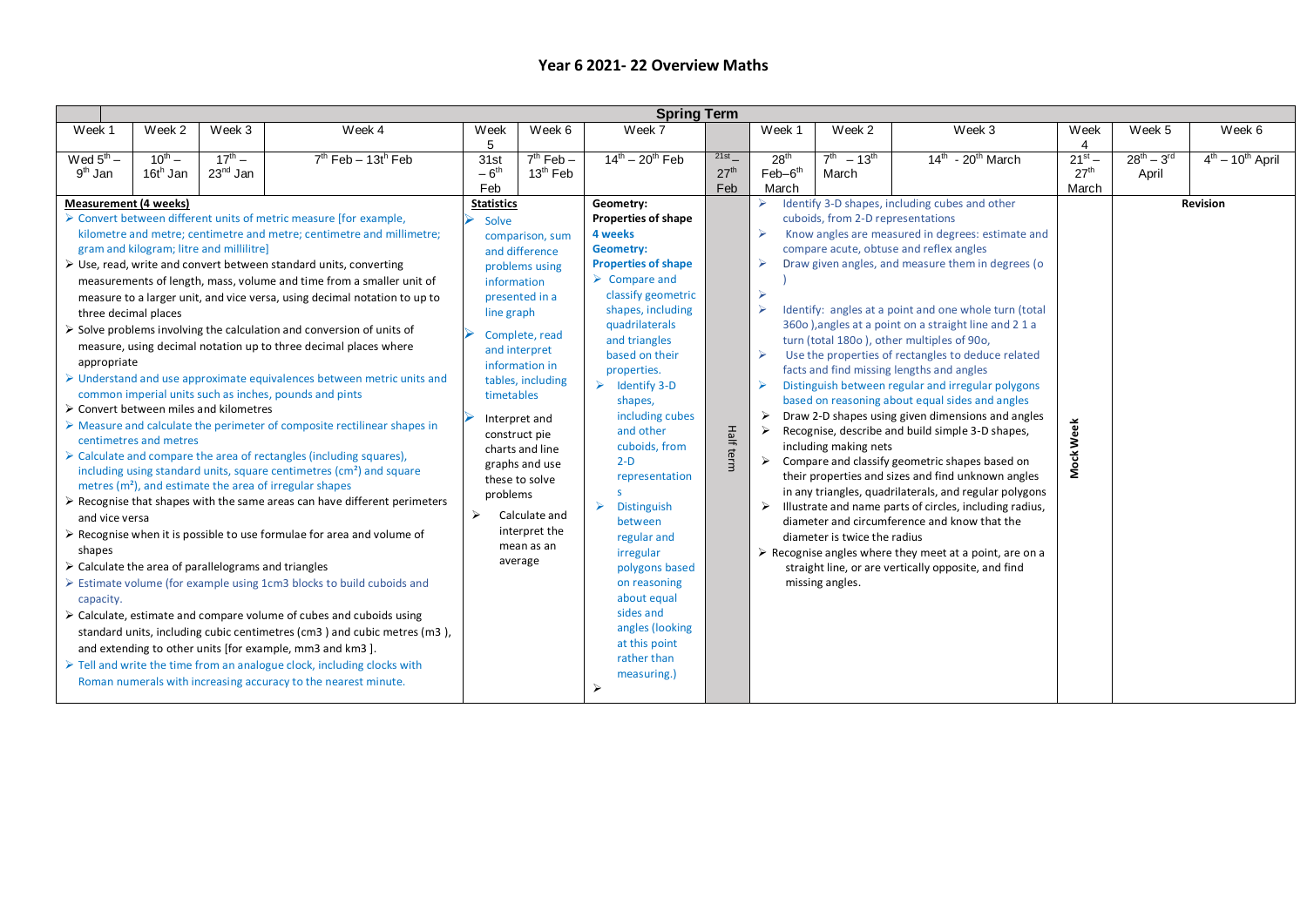| $\triangleright$ Record and compare time in terms of seconds, minutes, hours and<br>o'clock; use vocabulary such as am/ pm, morning afternoon, noon and |  |  |  |
|---------------------------------------------------------------------------------------------------------------------------------------------------------|--|--|--|
| midnight.                                                                                                                                               |  |  |  |
| <u>Time</u>                                                                                                                                             |  |  |  |
| > Read, write and convert time between analogue and digital 12 and 24                                                                                   |  |  |  |
| hour clocks.                                                                                                                                            |  |  |  |
| > Solve problems involving converting between units of time                                                                                             |  |  |  |
| Read Roman numerals to 1000 (M) and recognise years written as Roman<br>numerals.                                                                       |  |  |  |
|                                                                                                                                                         |  |  |  |
|                                                                                                                                                         |  |  |  |
|                                                                                                                                                         |  |  |  |
|                                                                                                                                                         |  |  |  |
|                                                                                                                                                         |  |  |  |
|                                                                                                                                                         |  |  |  |
|                                                                                                                                                         |  |  |  |
|                                                                                                                                                         |  |  |  |
|                                                                                                                                                         |  |  |  |
|                                                                                                                                                         |  |  |  |
|                                                                                                                                                         |  |  |  |